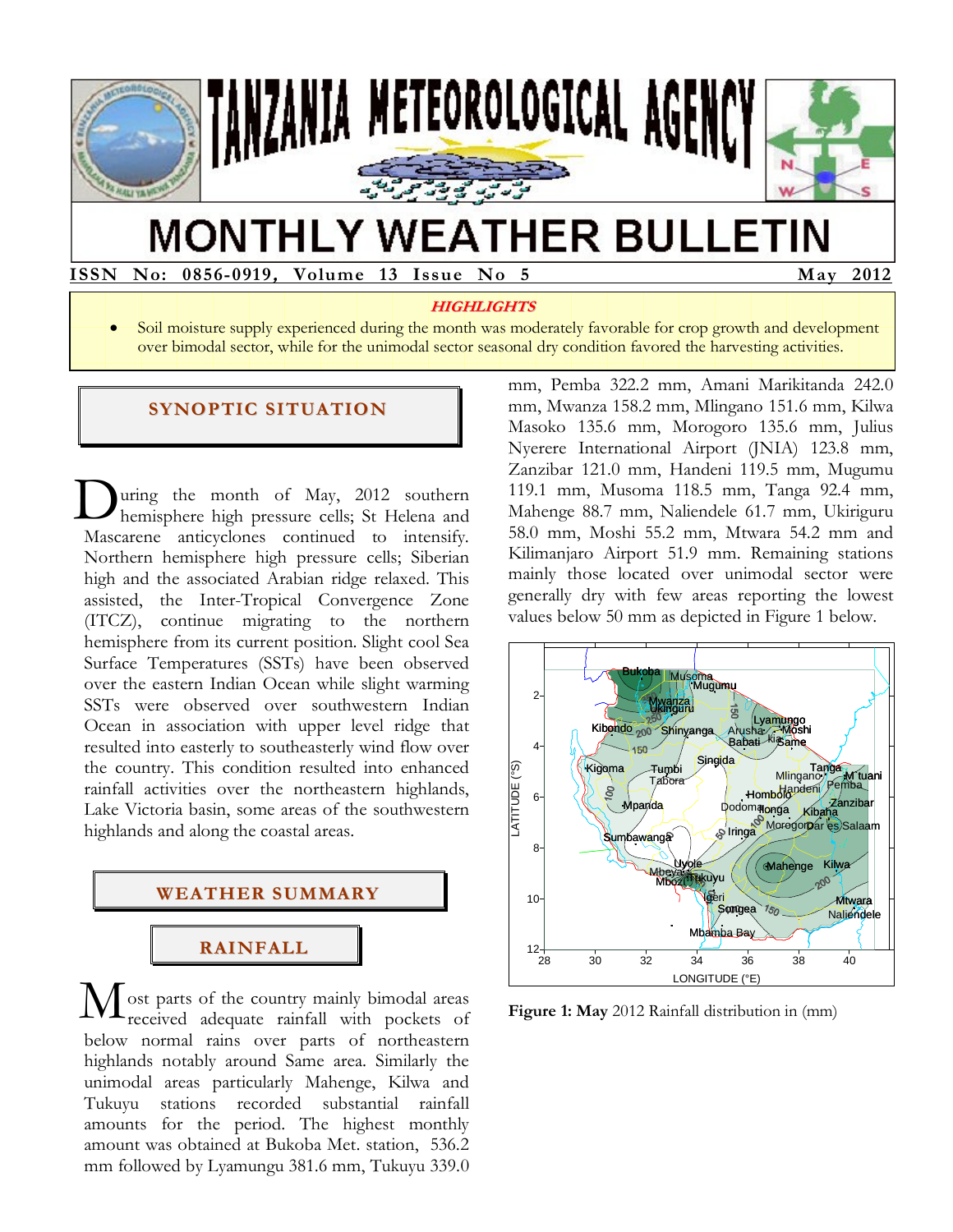## **MEAN AIR TEMPERATURE**

ean air temperatures during the month were Mean air temperatures during the month were<br>moderate. The mean maximum temperature ranged between 17ºC and 31ºC as indicated in Figure 2A below. The highest absolute maximum temperature of 31.7°C was reported at JNIA during the second dekad of the month. The lowest mean maximum temperature of 15.8°C was recorded in the first dekad at Igeri in the southwestern highlands.



**Figure 2A***:* May 2012 Mean maximum temperature (°C)

Cool temperatures were experienced over the country during the month, where the lowest values recorded were in the southwestern highlands of the country, notably Igeri, as indicated in Figure 2B. The mean minimum air temperatures ranged from 9ºC to 24ºC, whereby the absolute mean minimum temperature value was 7.3°C recorded at Igeri during the third dekad of the month.



**Figure 2B:** May 2012 Mean minimum temperature (°C)

#### **MEAN S UNS HI NE HOURS**

unshine durations across the country during May 2012 ranged from about 2 hrs per day as the shortest duration observed around Morogoro area to about 9 hrs per day recorded over Tabora region as depicted in Figure 3 above. S



**Figure 3:** May 2012 Mean Sunshine hours (hrs/day)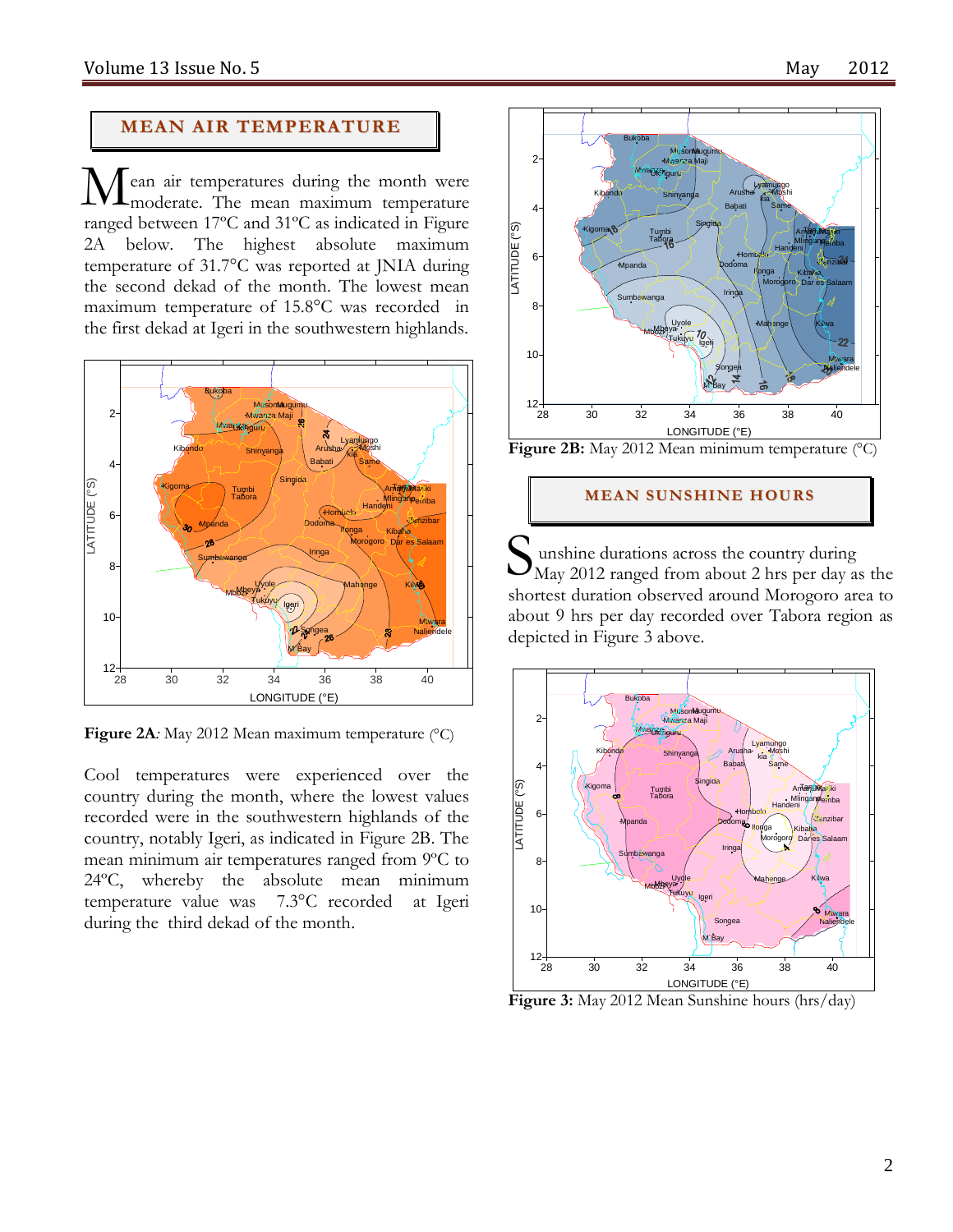## **MEAN WI ND SPEED**

ean wind speed across the country during the month of May 2012, ranged from about 1 to 11 km/hr as indicated in Figure 4 below. The highest wind speed during the period was recorded over parts of southwestern highlands particularly Mbeya region, central areas (Dodoma region) and over the Isles particularly Pemba while the Coast region (Kibaha) observed the lowest wind speed as in Figure 4 below.  $\mathbf{M}_{\scriptscriptstyle \rm m}^{\scriptscriptstyle \rm ea}$ 



**Figure 4:** May 2012 Mean wind speed (km/hr)

## **AGROMETEOROLOGICAL SUMMARY**

oil moisture supply experienced during the month was moderately favorable for crops most of which were approaching wax to full ripeness, while over the unimodal sector the dry condition favored harvesting activities. State of crops generally was moderate to good, thus, harvesting of crops such as maize, beans, paddy and groundnuts continued over southwestern highlands, southern, central and western areas of the country. Wheat crop over high grounds in southwestern highlands was at tasselling stage and in good state, likewise, cotton mainly over bimodal areas particularly Lake Victoria basin was doing well and at flowering stage.  $\overline{\mathbf{S}_{\text{mid}}^{\text{oil}}}$ 

Pastures and water availability were generally adequate over much of the country*.* 

**AGROMETEOROLOGICAL OUTLOOK**

ate planted crops mainly over bimodal sector will be affected following the expected decrease of soil moisture over much of the country during the month of June, although the moisture status is favorable for matured crops.  $\prod$ 

## **HYDROMETEOROLOGICAL SUMMARY**

 $\mathbf{W}$ ater levels in lakes, dams and discharges in river flows over several catchments across the river flows over several catchments across the country for the period were generally good.

## **ENVIRONMENTAL SUMMARY**

 emperatures over most areas in the country Temperatures over most areas in the country<br>were generally moderate with cool to cold conditions reported over high grounds in northeastern and southwestern highlands.

#### **EXPECTED SYNOPTIC SITUATION DURING JUNE 20 12**

or the coming month of June, 2012 the Azores and Siberian high pressure cells and the Arabian ridge are expected to relax. The Mascarene and St Helena high pressure systems are expected to gradually become strong thus enhancing the east Africa ridge over the country. Near normal Sea Surface Temperatures (SSTs) are expected over much of the southwestern Indian Ocean while slightly cool Sea Surface Temperatures are likely to prevail over eastern Indian Ocean. This configuration is bound to favor southerly to southeasterly low level wind flow over most parts of the country. F